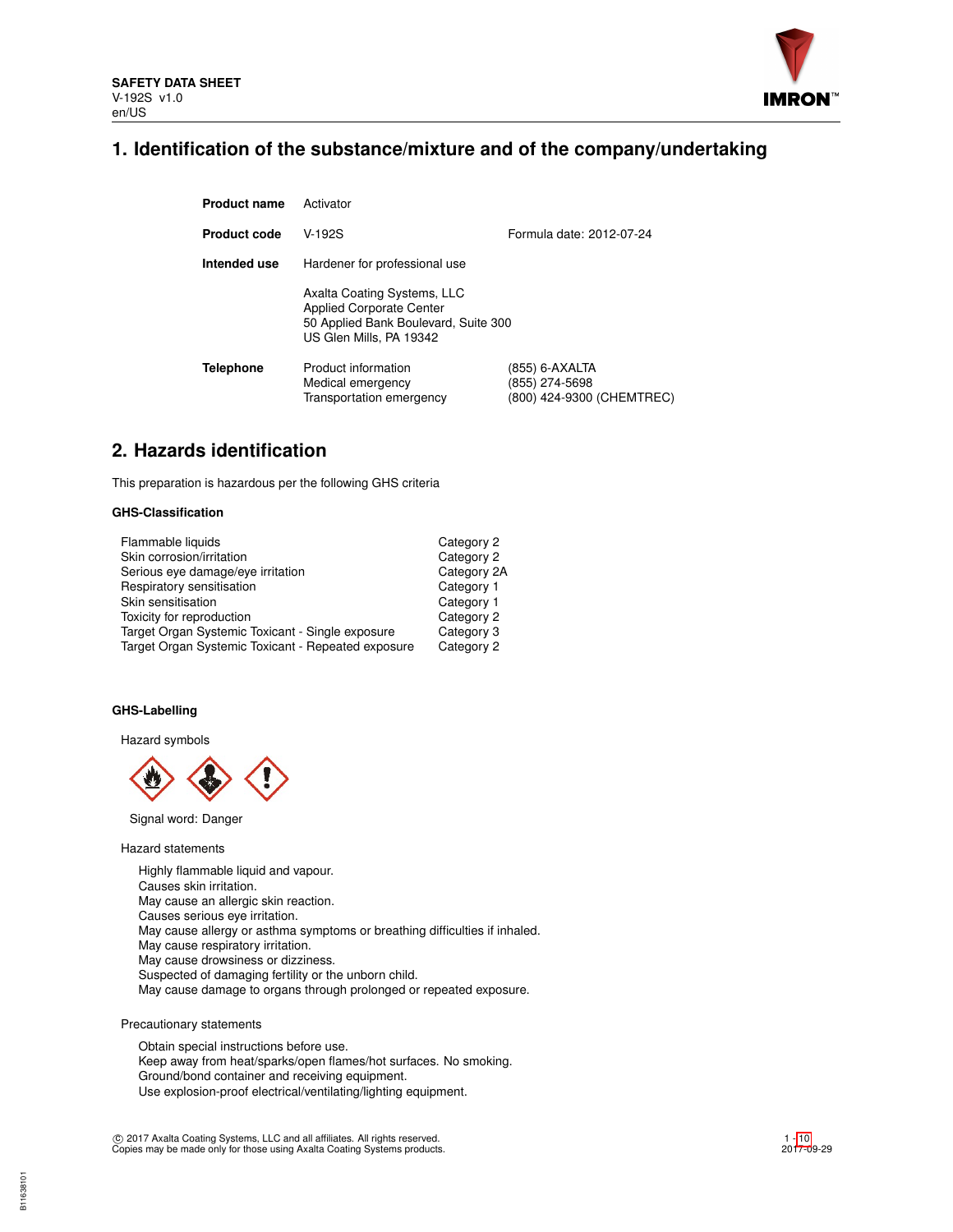

Use only non-sparking tools. Take precautionary measures against static discharge. Do not breathe dust/ fume/ gas/ mist/ vapours/ spray. Use only outdoors or in a well-ventilated area. Contaminated work clothing should not be allowed out of the workplace. Wear protective gloves/protective clothing/eye protection/face protection. In case of inadequate ventilation wear respiratory protection. IF ON SKIN: Wash with plenty of soap and water. IF ON SKIN (or hair): Remove/ Take off immediately all contaminated clothing. Rinse skin with water/ shower. IF INHALED: Remove person to fresh air and keep comfortable for breathing. IF IN EYES: Rinse cautiously with water for several minutes. Remove contact lenses, if present and easy to do. Continue rinsing. Specific treatment (see supplemental first aid instructions on this label). If skin irritation or rash occurs: Get medical advice/ attention. If eye irritation persists: Get medical advice/ attention. If experiencing respiratory symptoms: Call a POISON CENTER/doctor. Take off contaminated clothing and wash before reuse. Store in a well-ventilated place. Keep container tightly closed. Store locked up. Dispose of contents/container in accordance with local regulations.

#### **Other hazards which do not result in classification**

Intentional misuse by deliberately concentrating and inhaling the contents may be harmful or fatal.

**The following percentage of the mixture consists of ingredient(s) with unknown acute toxicity:** 0 %

## **3. Composition/information on ingredients**

Mixture of synthetic resins and solvents

#### **Components**

| CAS-No.    | Chemical name                  | Concentration |
|------------|--------------------------------|---------------|
| 28182-81-2 | Aliphatic polyisocyanate resin | $37 - 48%$    |
| 108-88-3   | Toluene                        | 24%           |
| 142-82-5   | Heptane                        | $4 - 15%$     |
| 110-43-0   | Methyl amyl ketone             | $4 - 15%$     |
| 78-93-3    | Methyl ethyl ketone            | $4 - 15%$     |
| 4083-64-1  | P-toluenesulfonyl isocyanate   | $0.0 - 1.0\%$ |

Any concentration shown as a range is to protect confidentiality or is due to batch variation. Non-regulated ingredients 0.1 - 1.0% OSHA Hazardous: Yes

## **4. First aid measures**

#### **Eye contact**

Remove contact lenses. Irrigate copiously with clean, fresh water for at least 15 minutes, holding the eyelids apart. Seek medical advice.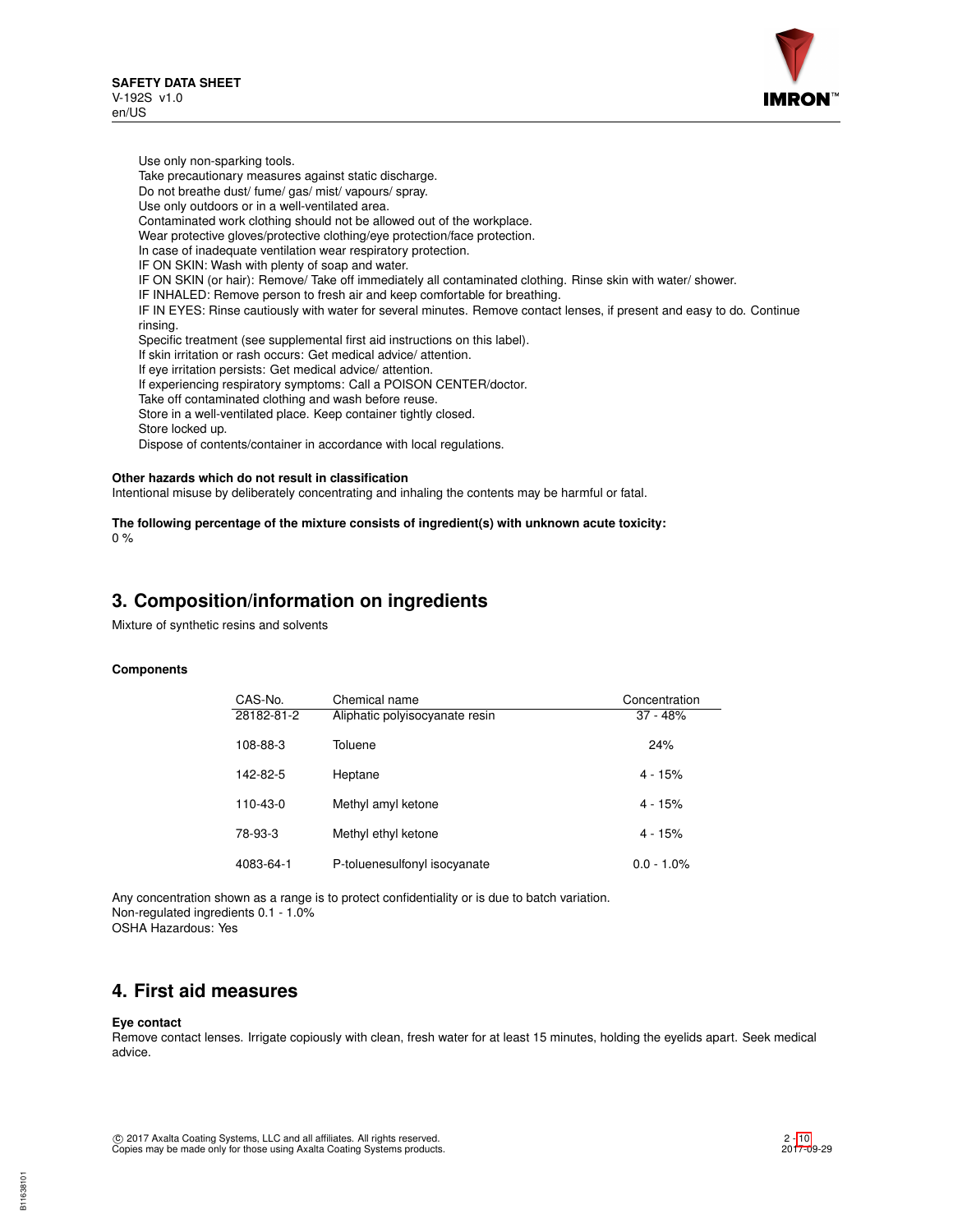

### **Skin contact**

Do NOT use solvents or thinners. Take off all contaminated clothing immediately. Wash skin thoroughly with soap and water or use recognized skin cleanser. If skin irritation persists, call a physician.

#### **Inhalation**

Avoid inhalation of vapour or mist. Move to fresh air in case of accidental inhalation of vapours. If breathing is irregular or stopped, administer artificial respiration. If unconscious place in recovery position and seek medical advice. If symptoms persist, call a physician.

#### **Ingestion**

If swallowed, seek medical advice immediately and show this safety data sheet (SDS) or product label. Do NOT induce vomiting. Keep at rest.

#### **Most Important Symptoms/effects, acute and delayed**

#### **Inhalation**

May cause nose and throat irritation. May cause nervous system depression characterized by the following progressive steps: headache, dizziness, nausea, staggering gait, confusion, unconsciousness. Reports have associated repeated and prolonged overexposure to solvents with permanent brain and nervous system damage. Exposure to isocyanates may cause respiratory sensitization. This effect may be permanent. Symptoms include an asthma-like reaction with shortness of breath, wheezing, cough or permanent lung sensitization. This effect may be delayed for several hours after exposure. Repeated overexposure to isocyanates may cause a decrease in lung function, which may be permanent. Individuals with lung or breathing problems or prior reactions to isocyanates must not be exposed to vapors or spray mist of this product.

#### **Ingestion**

May result in gastrointestinal distress.

#### **Skin or eye contact**

May cause irritation or burning of the eyes. Repeated or prolonged liquid contact may cause skin irritation with discomfort and dermatitis. Skin contact my cause skin sensitization.

#### **Indication of Immediate medical attention and special treatment needed if necessary**

No data available on the product. See section 3 and 11 for hazardous ingredients found in the product.

## **5. Firefighting measures**

#### **Suitable extinguishing media**

Universal aqueous film-forming foam, Carbon dioxide (CO2), Dry chemical

## **Extinguishing media which shall not be used for safety reasons**

High volume water jet

## **Hazardous combustion products**

CO, CO2, smoke, and oxides of any heavy metals that are reported in "Composition, Information on Ingredients" section.

#### **Fire and Explosion Hazards**

Flammable liquid. Vapor/air mixture will burn when an ignition source is present.

## **Special Protective Equipment and Fire Fighting Procedures**

Full protective flameproof clothing should be worn as appropriate. Wear self-contained breathing apparatus for firefighting if necessary. In the event of fire, cool tanks with water spray. Do not allow run-off from fire fighting to enter public sewer systems or public waterways.

## **6. Accidental release measures**

**Procedures for cleaning up spills or leaks**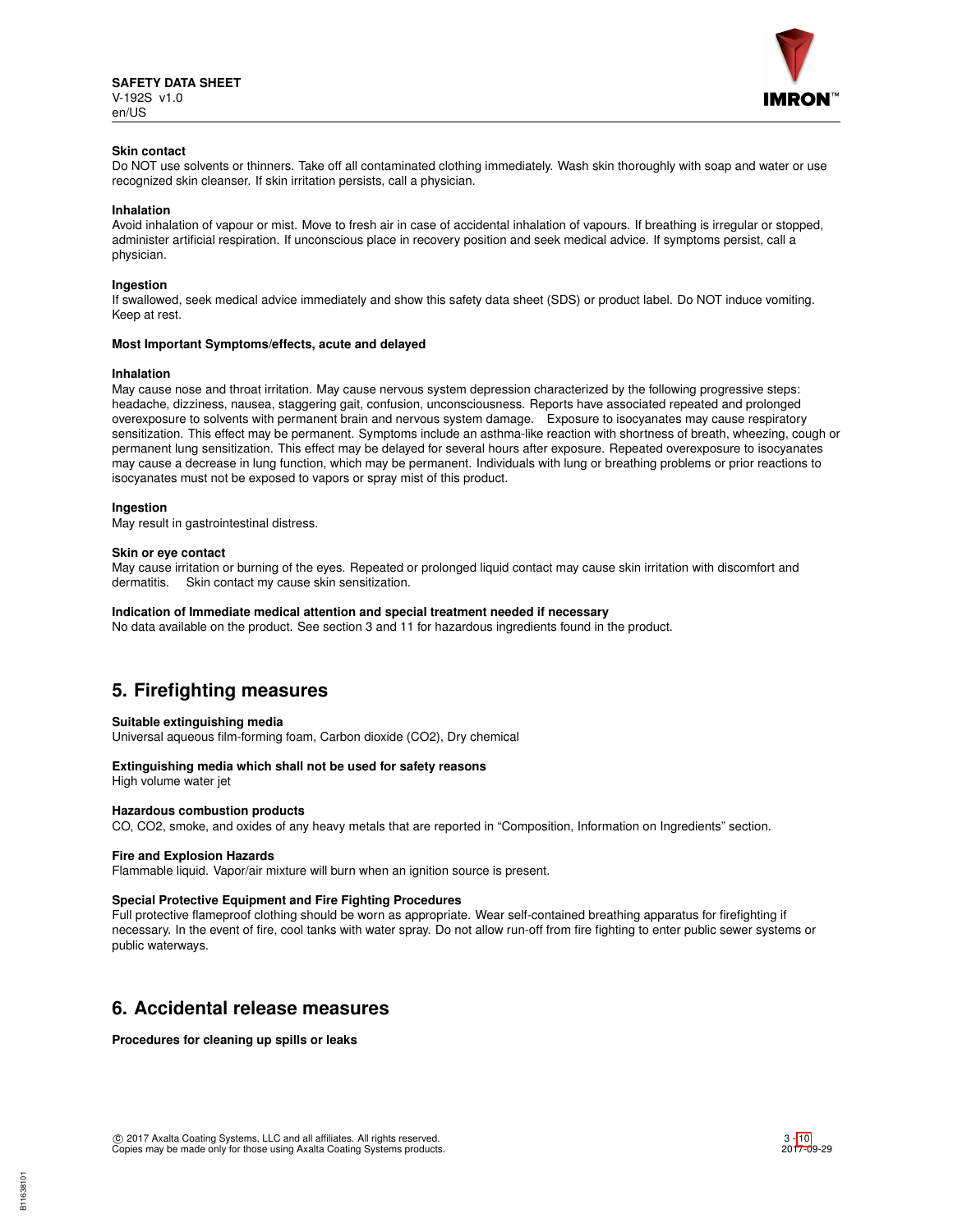

Ventilate area. Remove sources of ignition. Do not breathe vapors. Do not get in eyes or on skin. Wear a positive-pressure, supplied-air respirator (NIOSH approved TC-19C), eye protection, gloves and protective clothing. Pour liquid decontamination solution over the spill and allow to sit at least 10 minutes. Typical decontamination solutions for isocyanate containing materials are: 20% Surfactant (Tergitol TM 10) and 80% Water OR 0-10% Ammonia, 2-5% Detergent and Water (balance) Confine and remove with inert absorbent. Pressure can be generated. Do not seal waste containers for 48 hours to allow C02 to vent. After 48 hours, material may be sealed and disposed of properly.

## **Environmental precautions**

Do not let product enter drains. Notify the respective authorities in accordance with local law in the case of contamination of rivers, lakes or waste water systems.

## **7. Handling and storage**

#### **Precautions for safe handling**

Observe label precautions. Keep away from heat, sparks, flame, static discharge and other sources of ignition. VAPORS MAY CAUSE FLASH FIRE. Close container after each use. Ground containers when pouring. Do not transfer contents to bottles or unlabeled containers. Wash thoroughly after handling and before eating or smoking. Do not store above 49 °C (120 °F). If material is a coating: do not sand, flame cut, braze or weld dry coating without a NIOSH approved air purifying respirator with particulate filters or appropriate ventilation, and gloves. Combustible dust clouds may be created where operations produce fine material (dust). Avoid formation of significant deposits of material as they may become airborne and form combustible dust clouds. Build up of fine material should be cleaned using gentle sweeping or vacuuming in accordance with best practices. Cleaning methods (e.g. compressed air) which can generate potentially combustible dust clouds should not be used.

#### **Advice on protection against fire and explosion**

Solvent vapours are heavier than air and may spread along floors. Vapors may form explosive mixtures with air and will burn when an ignition source is present. Always keep in containers of same material as the original one. Never use pressure to empty container: container is not a pressure vessel. The accumulation of contaminated rags may result in spontaneous combustion. Good housekeeping standards and regular safe removal of waste materials will minimize the risks of spontaneous combustion and other fire hazards.

#### **Storage**

### **Requirements for storage areas and containers**

Observe label precautions. Store in a dry, well ventilated place away from sources of heat, ignition and direct sunlight. No smoking. Prevent unauthorized access. Containers which are opened must be carefully resealed and kept upright to prevent leakage.

## **Advice on common storage**

Store separately from oxidizing agents, strongly alkaline and strongly acidic materials, amines, alcohols and water. Precautions should be taken to avoid exposure to atmospheric humidity or water. Evolution of CO2 in closed containers causes overpressure and produces a risk of bursting.

### **Additional information on storage conditions**

Precautions should be taken to avoid exposure to atmospheric humidity or water. Humid air and/or water will produce carbon dioxide which will pressurize the container. Open drum carefully as content may be under pressure.

OSHA/NFPA Storage Classification: IB

## **8. Exposure controls/personal protection**

## **Engineering controls and work practices**

Provide adequate ventilation.

**National occupational exposure limits**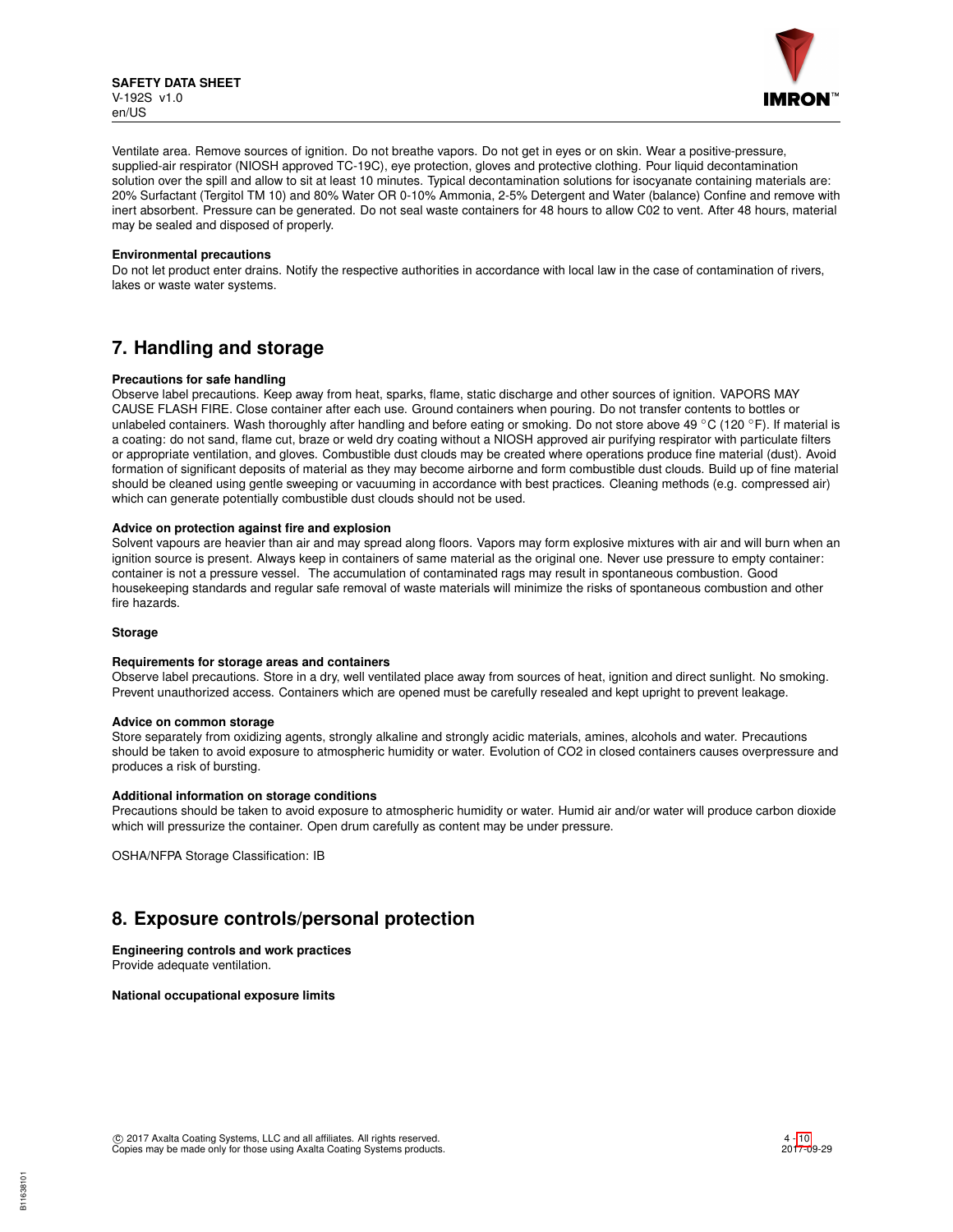**SAFETY DATA SHEET** V-192S v1.0

en/US



| CAS-No.  | Chemical name       | Source Time                | Type               | Value              | Note |
|----------|---------------------|----------------------------|--------------------|--------------------|------|
| 108-88-3 | Toluene             | <b>OSHA</b><br>OSHA 10 min | CEIL<br><b>TWA</b> | 300 ppm<br>500 ppm |      |
|          |                     | OSHA 8 hr                  | <b>TWA</b>         | 200 ppm            |      |
|          |                     | Dupont 8 & 12<br>hour      | <b>TWA</b>         | 20 ppm             | Skin |
| 142-82-5 | Heptane             | ACGIH 15 min               | <b>STEL</b>        | 500 ppm            |      |
|          |                     | ACGIH 8 hr                 | <b>TWA</b>         | $400$ ppm          |      |
|          |                     | OSHA 8 hr                  | <b>TWA</b>         | 500 ppm            |      |
| 110-43-0 | Methyl amyl ketone  | ACGIH 8 hr                 | <b>TWA</b>         | 50 ppm             |      |
|          |                     | OSHA 8 hr                  | <b>TWA</b>         | $100$ ppm          |      |
| 78-93-3  | Methyl ethyl ketone | ACGIH 8 hr                 | <b>TWA</b>         | $200$ ppm          |      |
|          |                     | OSHA 8 hr                  | <b>TWA</b>         | 200 ppm            |      |
|          |                     | Dupont 8 & 12              | <b>TWA</b>         | 200 ppm            |      |
|          |                     | hour                       |                    |                    |      |

## **Glossary**

CEIL Ceiling exposure limit STEL Short term exposure limit<br>TL Threshold limits TL Threshold limits<br>TLV Threshold Limit Threshold Limit Value TWA Time weighted average TWAE Time-Weighted Average

### **Protective equipment**

Personal protective equipment should be worn to prevent contact with eyes, skin or clothing.

## **Respiratory protection**

Do not breathe vapors or mists. Wear a positive-pressure, supplied air respirator (NIOSH approved TC-19C), while mixing activator with paint, during application and until all vapors and spray mists are exhausted. Follow respirator manufacturer s directions for respirator use. Do not permit anyone without protection in the painting area. Refer to the hardener/activator label instructions for further information. Individuals with history of lung or breathing problems or prior reaction to isocyanates should not use or be exposed to vapor or spray mist.

#### **Eye protection**

Desirable in all industrial situations. Goggles are preferred to prevent eye irritation. If safety glasses are substituted, include splash guard or side shields.

## **Skin and body protection**

Neoprene gloves and coveralls are recommended.

#### **Hygiene measures**

Wash skin thoroughly with soap and water or use recognized skin cleanser. Do NOT use solvents or thinners.

## **Environmental exposure controls**

Do not let product enter drains.

For ecological information, refer to Ecological Information Section 12.

## **9. Physical and chemical properties**

#### **Appearance**

**Form:** liquid **Colour:** clear **Odour:** Characteristic Paint Odor

Flash point<br>
Lower Explosive Limit 1 % Lower Explosive Limit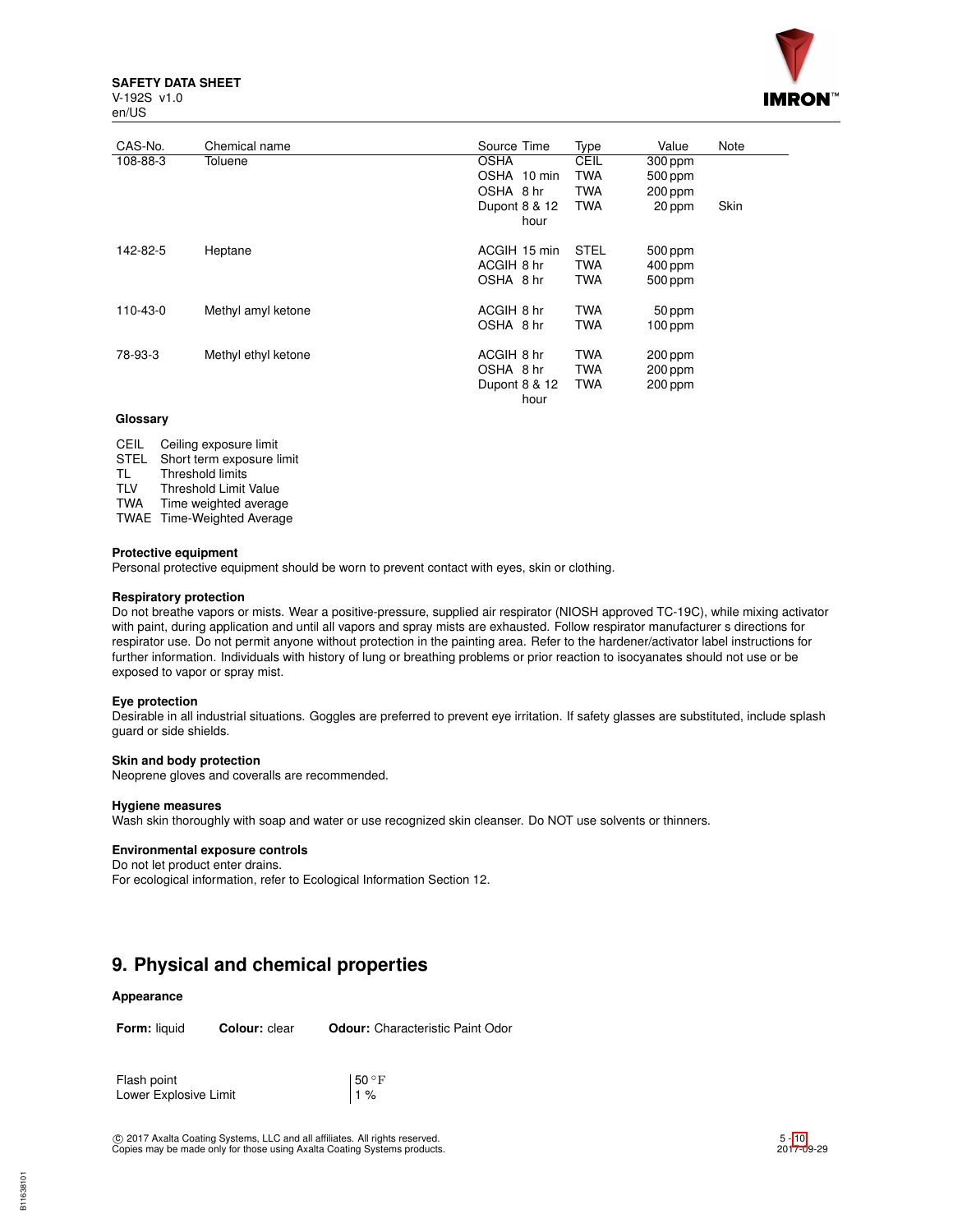**SAFETY DATA SHEET** V-192S v1.0 en/US



| Upper Explosive Limit                        | 11.5%                     |               |
|----------------------------------------------|---------------------------|---------------|
| Evaporation rate                             | Slower than Ether         |               |
| Vapor pressure of principal solvent          | 24.8 hPa                  |               |
| Water solubility                             | appreciable               |               |
| Vapor density of principal solvent (Air = 1) | 3.1                       |               |
| Approx. Boiling Range                        | 78 °C                     |               |
| Approx. Freezing Range                       | Not applicable.           |               |
| Gallon Weight (lbs/gal)                      | 7.84                      |               |
| <b>Specific Gravity</b>                      | 0.94                      |               |
| Percent Volatile By Volume                   | 64.57%                    |               |
| Percent Volatile By Weight                   | 55.91%                    |               |
| Percent Solids By Volume                     | 35.43%                    |               |
| Percent Solids By Weight                     | 44.09%                    |               |
| pH (waterborne systems only)                 | No data available.        |               |
| Partition coefficient: n-octanol/water       | No data available         |               |
| Ignition temperature                         | $215\,^{\circ}\mathrm{C}$ | DIN 51794     |
| Decomposition temperature                    | Not applicable.           |               |
| Viscosity (23 $\degree$ C)                   | Not applicable.           | ISO 2431-1993 |
| VOC* less exempt (lbs/gal)                   | 4.4                       |               |
| VOC* as packaged (lbs/gal)                   | 4.4                       |               |
|                                              |                           |               |

\* VOC less exempt (theoretical) and VOC as packaged (theoretical) are based upon the VOC of the packaged material at the point of manufacture.

## **10. Stability and reactivity**

### **Stability**

Stable

#### **Conditions to avoid**

Stable under recommended storage and handling conditions (see section 7).

### **Materials to avoid**

Keep away from oxidizing agents and strongly acid or alkaline materials. Amines and alcohols cause exothermic reactions. Mixture reacts slowly with water resulting in evolution of CO2. Evolution of CO2 in closed containers causes overpressure and produces a risk of bursting.

## **Hazardous decomposition products**

When exposed to high temperatures may produce hazardous decomposition products such as carbon monoxide and dioxide, smoke, oxides of nitrogen as well as hydrogen cyanide, amines, alcohols and water.

#### **Hazardous Polymerization**

Will not occur.

## **Sensitivity to Static Discharge**

Solvent vapors in air may explode if static grounding and bonding is not used during transfer of this product.

#### **Sensitivity to Mechanical Impact**

None known.

## **11. Toxicological information**

**Information on likely routes of exposure**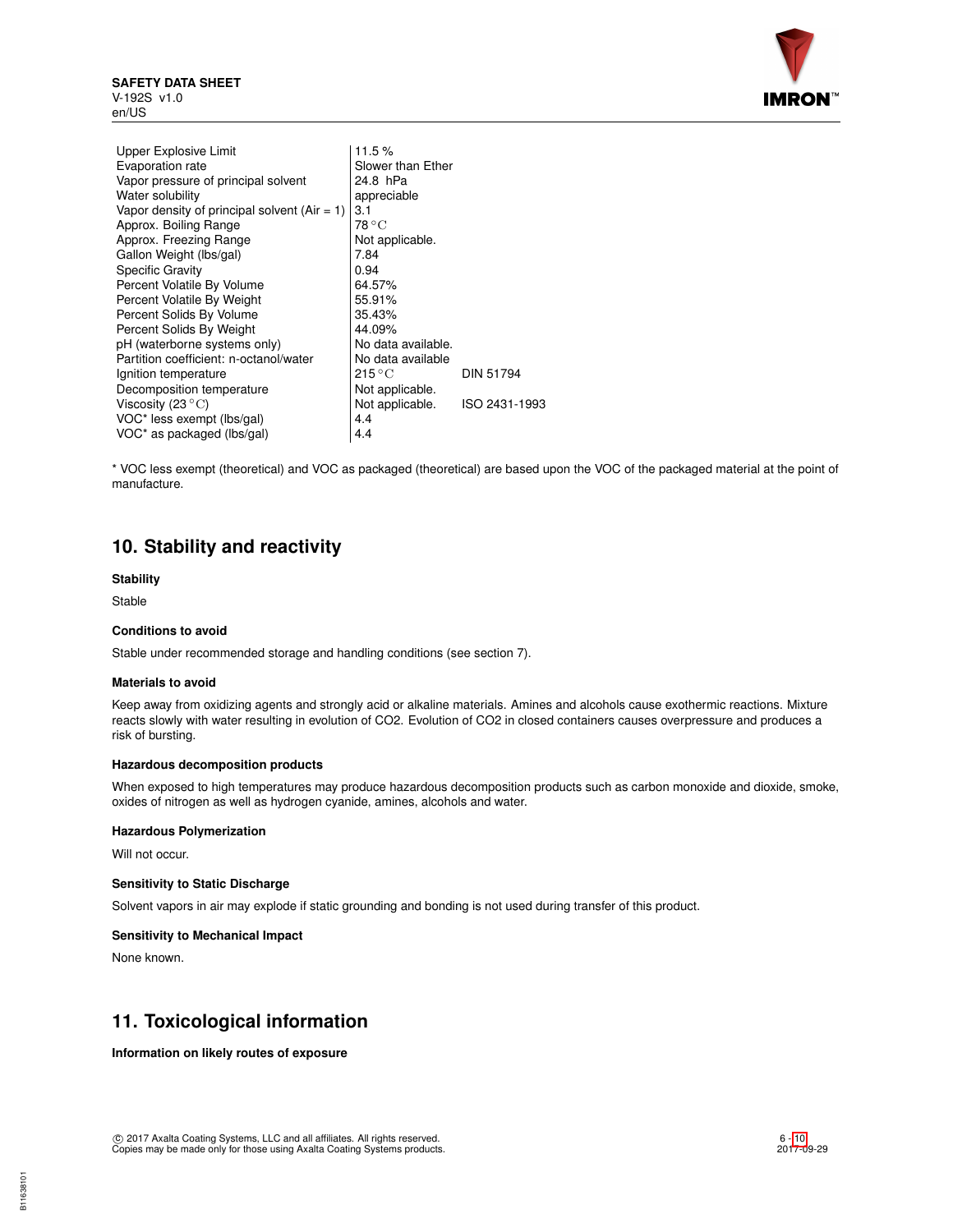

### **Inhalation**

May cause nose and throat irritation. May cause nervous system depression characterized by the following progressive steps: headache, dizziness, nausea, staggering gait, confusion, unconsciousness. Reports have associated repeated and prolonged overexposure to solvents with permanent brain and nervous system damage. Exposure to isocyanates may cause respiratory sensitization. This effect may be permanent. Symptoms include an asthma-like reaction with shortness of breath, wheezing, cough or permanent lung sensitization. This effect may be delayed for several hours after exposure. Repeated overexposure to isocyanates may cause a decrease in lung function, which may be permanent. Individuals with lung or breathing problems or prior reactions to isocyanates must not be exposed to vapors or spray mist of this product.

#### **Ingestion**

May result in gastrointestinal distress.

#### **Skin or eye contact**

May cause irritation or burning of the eyes. Repeated or prolonged liquid contact may cause skin irritation with discomfort and dermatitis.

**Delayed and immediate effects and also chronic effects from short and long term exposure:**

**Acute oral toxicity** not hazardous

**Acute dermal toxicity** not hazardous

#### **Acute inhalation toxicity** not hazardous

% of unknown composition: 0 %

### **Skin corrosion/irritation**

|                                                                    | Toluene<br>Heptane<br>Methyl ethyl ketone                       | Category 2<br>Category 2<br>Category 3 |
|--------------------------------------------------------------------|-----------------------------------------------------------------|----------------------------------------|
|                                                                    | P-toluenesulfonyl isocyanate Category 2                         |                                        |
| Serious eye damage/eye irritation                                  |                                                                 |                                        |
|                                                                    | Methyl ethyl ketone<br>P-toluenesulfonyl isocyanate Category 2A | Category 2A                            |
| <b>Respiratory sensitisation</b>                                   |                                                                 |                                        |
|                                                                    | P-toluenesulfonyl isocyanate Category 1                         |                                        |
| <b>Skin sensitisation</b>                                          |                                                                 |                                        |
|                                                                    | Aliphatic polyisocyanate resin Category 1                       |                                        |
| Germ cell mutagenicity<br>Not classified according to GHS criteria |                                                                 |                                        |
| Carcinogenicity<br>Not classified according to GHS criteria        |                                                                 |                                        |
| <b>Toxicity for reproduction</b>                                   |                                                                 |                                        |

Toluene Category 2

B11638101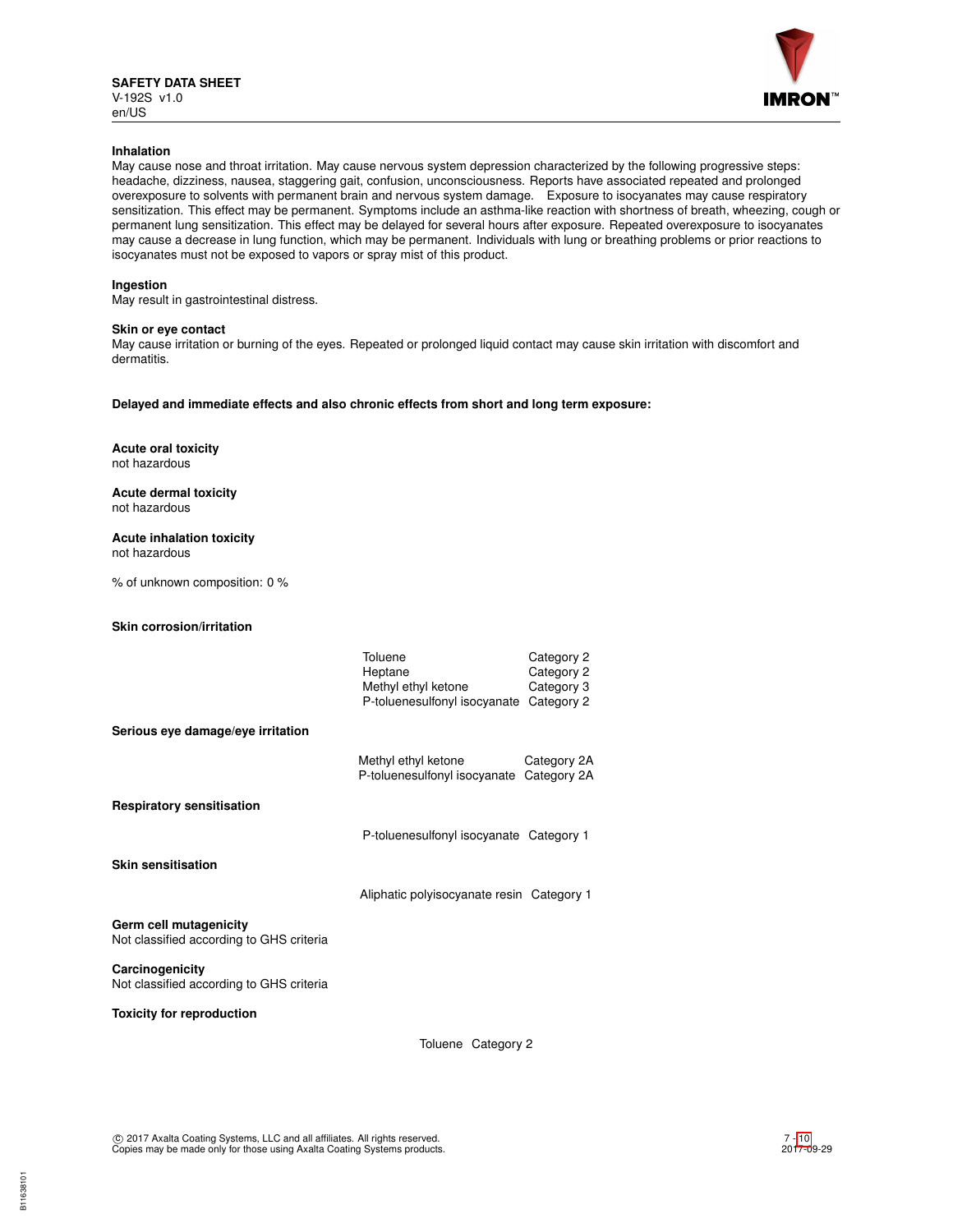

## **Target Organ Systemic Toxicant - Single exposure**

• **Inhalation**

**Narcotic effects** Toluene **Respiratory system** Aliphatic polyisocyanate resin

**Target Organ Systemic Toxicant - Repeated exposure** No data available.

**Aspiration toxicity** Not classified according to GHS criteria

**Numerical measures of toxicity (acute toxicity estimation (ATE),etc. )** No information available.

### **Symptoms related to the physical, chemical and toxicological characteristics**

Based on the properties of the isocyanate components and considering toxicological data on similar products, the following applies: This formulation may cause acute irritation and/or sensitization of the respiratory system leading to an asthmatic condition, wheeziness and a tightness of the chest. Sensitized persons may subsequently show asthmatic symptoms when exposed to atmospheric concentrations well below the OEL. Repeated exposure may lead to permanent respiratory disability. Exposure to component solvents vapours concentration in excess of the stated occupational exposure limit may result in adverse health effect such as mucous membrane and respiratory system irritation and adverse effect on kidney, liver and central nervous system. Symptoms and signs include headache, dizziness, fatigue, muscular weakness, drowsiness and in extreme cases, loss of consciousness. Through skin resorbtion, solvents can cause some of the effects described here. Repeated or prolonged contact with the preparation may cause removal of natural fat from the skin resulting in non-allergic contact dermatitis and absorption through the skin. The liquid splashed in the eyes may cause irritation and reversible damage. Components of the product may be absorbed into the body through the skin.

**Whether the hazardous chemical is listed by NTP, IARC or OSHA**

# **12. Ecological information**

There are no data available on the product itself. The product should not be allowed to enter drains or watercourses.

# **13. Disposal considerations**

## **Waste Disposal Method**

Do not allow material to contaminate ground water systems. Incinerate or otherwise dispose of waste material in accordance with Federal, State, Provincial, and local requirements. Do not incinerate in closed containers.

# **14. Transport information**

## **International transport regulations**

**IMDG (Sea transport)** UN number: 1263 Proper shipping name: PAINT RELATED MATERIAL Hazard Class: 3 Subsidiary Hazard Class: Not applicable. Packing group: II<br>Marine Pollutant: V yes [heptane (mixture of isomers)] EmS: F-E,S-E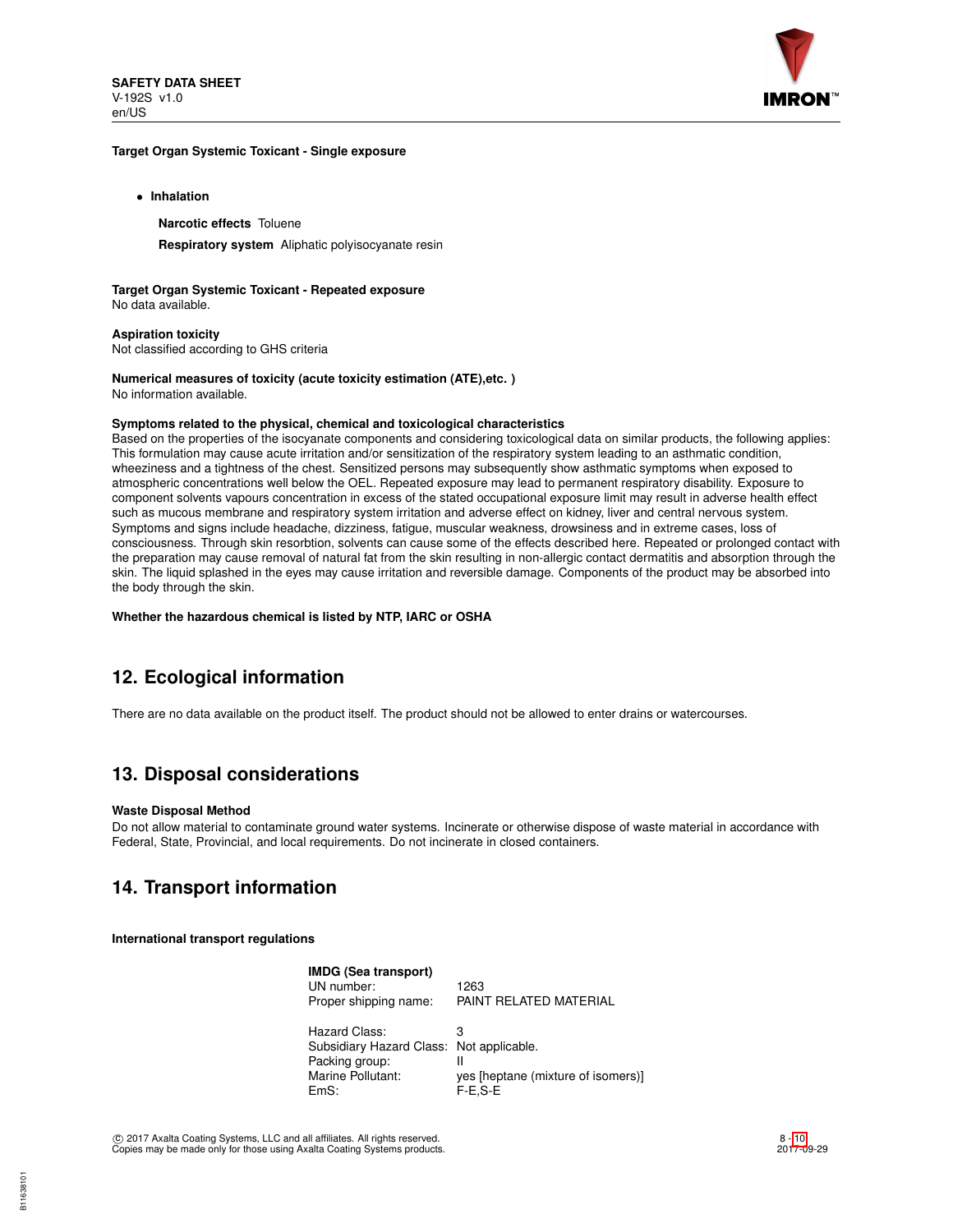

| ICAO/IATA (Air transport)<br>UN number:<br>Proper shipping name:                                 | 1263<br>PAINT RELATED MATERIAL               |
|--------------------------------------------------------------------------------------------------|----------------------------------------------|
| Hazard Class:<br>Subsidiary Hazard Class: Not applicable.<br>Packing group:                      | 3<br>Ш                                       |
| DOT<br>UN number:<br>Proper shipping name:                                                       | 1263<br>PAINT RELATED MATERIAL               |
| Hazard Class:<br>Subsidiary Hazard Class: Not applicable.<br>Packing group:<br>Marine Pollutant: | 3<br>Ш<br>yes [heptane (mixture of isomers)] |
|                                                                                                  |                                              |

The transport information is for bulk shipments. Exceptions may apply for smaller containers.

## **Matters needing attention for transportation**

Confirm that there is no breakage, corrosion, or leakage from the container before shipping. Be sure to prevent damage to cargo by loading so as to avoid falling, dropping, or collapse. Ship in appropriate containers with denotation of the content in accordance with the relevant statutes and rules.

# **15. Regulatory information**

## **TSCA Status**

In compliance with TSCA Inventory requirements for commercial purposes.

### **DSL Status**

All components of the mixture are listed on the DSL.

## **Photochemical Reactivity**

Photochemically reactive

## **Regulatory information**

|                      |                                     |   |           |           | <b>EPCRA</b> |     | CERCLA    | CAA        |
|----------------------|-------------------------------------|---|-----------|-----------|--------------|-----|-----------|------------|
|                      | CAS # Ingredient                    |   | 302 TPQ   |           | RQ 311/312   | 313 | RQ(lbs)   | <b>HAP</b> |
| 28182-81-2 Aliphatic | polyisocyanate                      | N | NR.       | <b>NR</b> | A.C.R        | N   | <b>NR</b> | N          |
|                      | resin                               |   |           |           |              |     |           |            |
| 108-88-3 Toluene     |                                     | N | NR.       | NR.       | A.C.F        | Y   | 1.000     | Y          |
| 142-82-5 Heptane     |                                     | N | <b>NR</b> | <b>NR</b> | A.C.F        | N   | <b>NR</b> | N          |
|                      | 110-43-0 Methyl amyl ketone         | N | <b>NR</b> | <b>NR</b> | A.C.F        | N   | <b>NR</b> | N          |
|                      | 78-93-3 Methyl ethyl ketone         | N | <b>NR</b> | <b>NR</b> | A.C.F        | N   | 5.000     | N          |
|                      | 4083-64-1 P-toluenesulfonyl<br>iso- | N | <b>NR</b> | <b>NR</b> | A.C.R        | N   | <b>NR</b> | N          |
|                      | cyanate                             |   |           |           |              |     |           |            |

#### **Key:**

| <b>EPCRA</b>                         | Emergency Planning and Community Right-to-know Act (aka Title III, SARA) |                                            |  |
|--------------------------------------|--------------------------------------------------------------------------|--------------------------------------------|--|
| 302                                  | Extremely hazardous substances                                           |                                            |  |
| 311/312 Categories $F =$ Fire Hazard | R = Reactivity Hazard                                                    | $A = Acute$ Hazard<br>$C =$ Chronic Hazard |  |